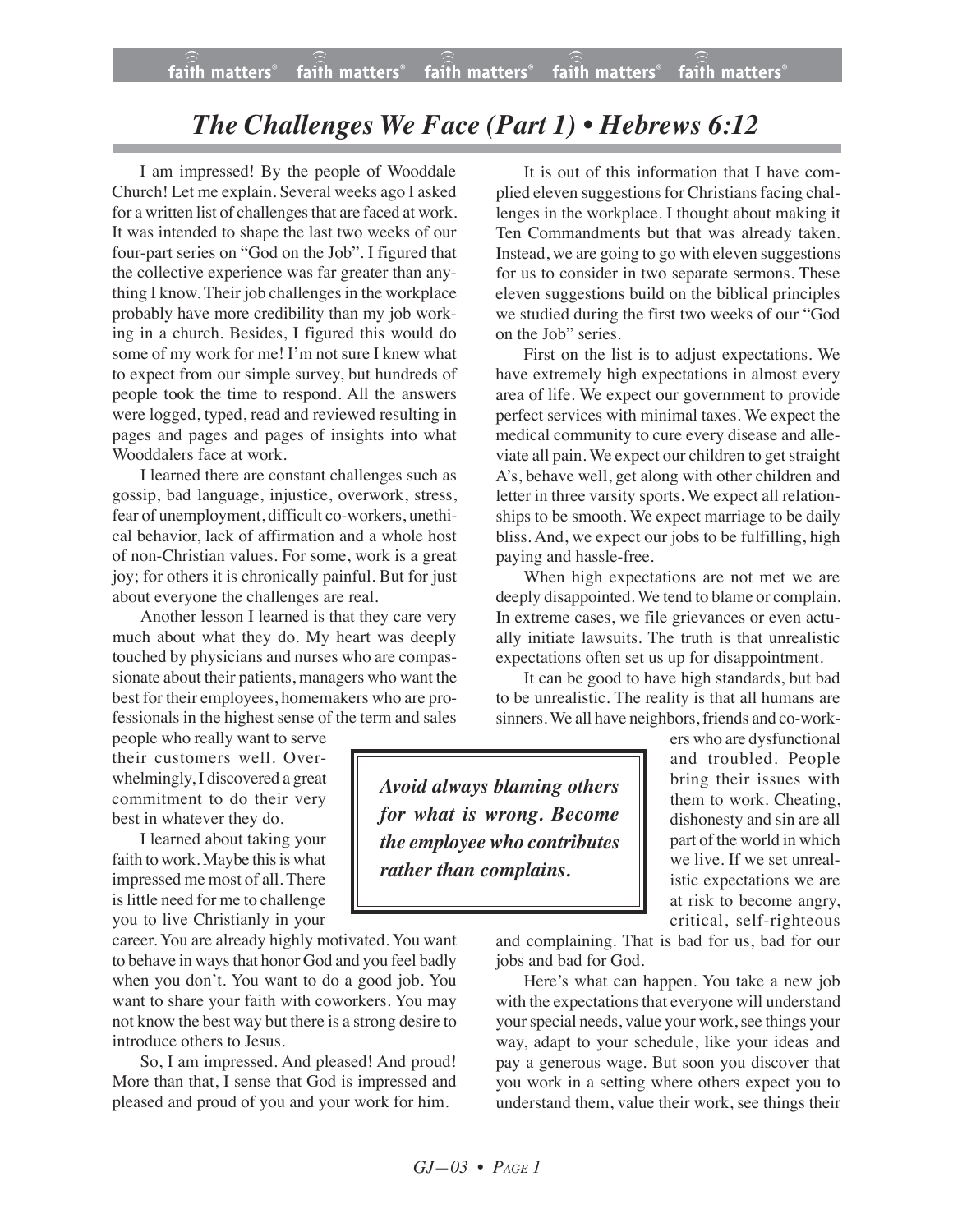way, like their ideas and where they underpay you for what you do. What happens? You become hurt or angry. You gossip about others. You bring a bad attitude to work that spreads like a virus. Maybe you even get fired.

St. Paul wrote to the Romans telling them that they should expect persecution, profanity, evil and injustice. In Romans 12:14-19 he said:

> *Bless those who persecute you; bless and do not curse. Rejoice with those who rejoice; mourn with those who mourn. Live in harmony with one another. Do not be proud, but be willing to associate with people of low position. Do not be conceited.*

> *Do not repay anyone evil for evil. Be careful to do what is right in the eyes of everybody. If it is possible, as far as it depends on you, live at peace with everyone. Do not take revenge, my friends, but leave room for God's wrath, for it is written: "It is mine to avenge; I will repay," says the Lord.*

Please don't misunderstand Suggestion #1. It is not a call to cynicism. There is a great deal of good in most of our workplaces. There are very good people doing very good things in our places of work. This suggestion is for those who struggle with discouragement and disappointment because life at work is not what you desire it to be: adjust your expectations.

Listen to one woman from Wooddale Church who works in the financial services industry. She says:

> *"Even when I see other co-workers not doing the work that needs to be done and they may be in the break room doing a crossword puzzle or whatever, my attitude is to just keep on working and even do their work—because I need to do what is right and not get worked up over other's work habits. It keeps my attitude and emotions in check and helps me not to judge."*

Suggestion #2 is to listen and learn. A listening ear and an openness to learn are powerful tools for getting along in the workplace. Often we say more with our mouths closed than open.

A Wooddaler who is a corporate lawyer says, "People know what is right. If you confront them, gently at first, it is possible to correct the behavior. Listen, listen, listen and show caring/love."

Every business has a distinct corporate culture to it. Some are organizationally flat and some have steep hierarchies. Some are casual; others are formal. But all have traditions that guide decisions, even the newest companies quickly establish traditions, and usually those traditions have to be figured out. Make a special effort to learn your company's culture; then figure out ways to fit into that culture as Christians, maintaining and promoting Christian values. But be careful not to assume that your way is the better way or that your past experience carries credit in your new job. Just because something worked well somewhere else doesn't mean it will work well in a new job.

When missionaries go to a foreign culture they must first learn how their host culture talks, eats, sings, works, dreams and lives. Going into a foreign culture assuming that everything that is different is bad will alienate others and make you miserable.

Christians can learn from non-Christians. When we have an openness to be taught we often win the friendship of our co-workers. One female manager writes:

> *"I am challenged by unethical behavior where I work but I actually learned a lesson along the way. I had never been in the position before of being asked to lie under oath. The lie seemed harmless enough but it took an unbeliever to educate me on the unacceptability of this option."*

Good for her! She listened and learned behavior that was moral and good from someone who wasn't a believer.

Suggestion #3 is to take personal responsibility. Avoid always blaming others for what is wrong. Become the employee who contributes rather than complains.

There is a difference between complaining and being a complainer. Most managers will tell you that they will usually try to accommodate the request of a respected worker who registers a legitimate complaint but will resist the complainer's request even when he is right. Everyone in every office knows who takes responsibility and who blames others.

Suppose we work for a boss or co-worker who is incompetent, uninformed and unfair—in other words, a weak employer or employee. Our choice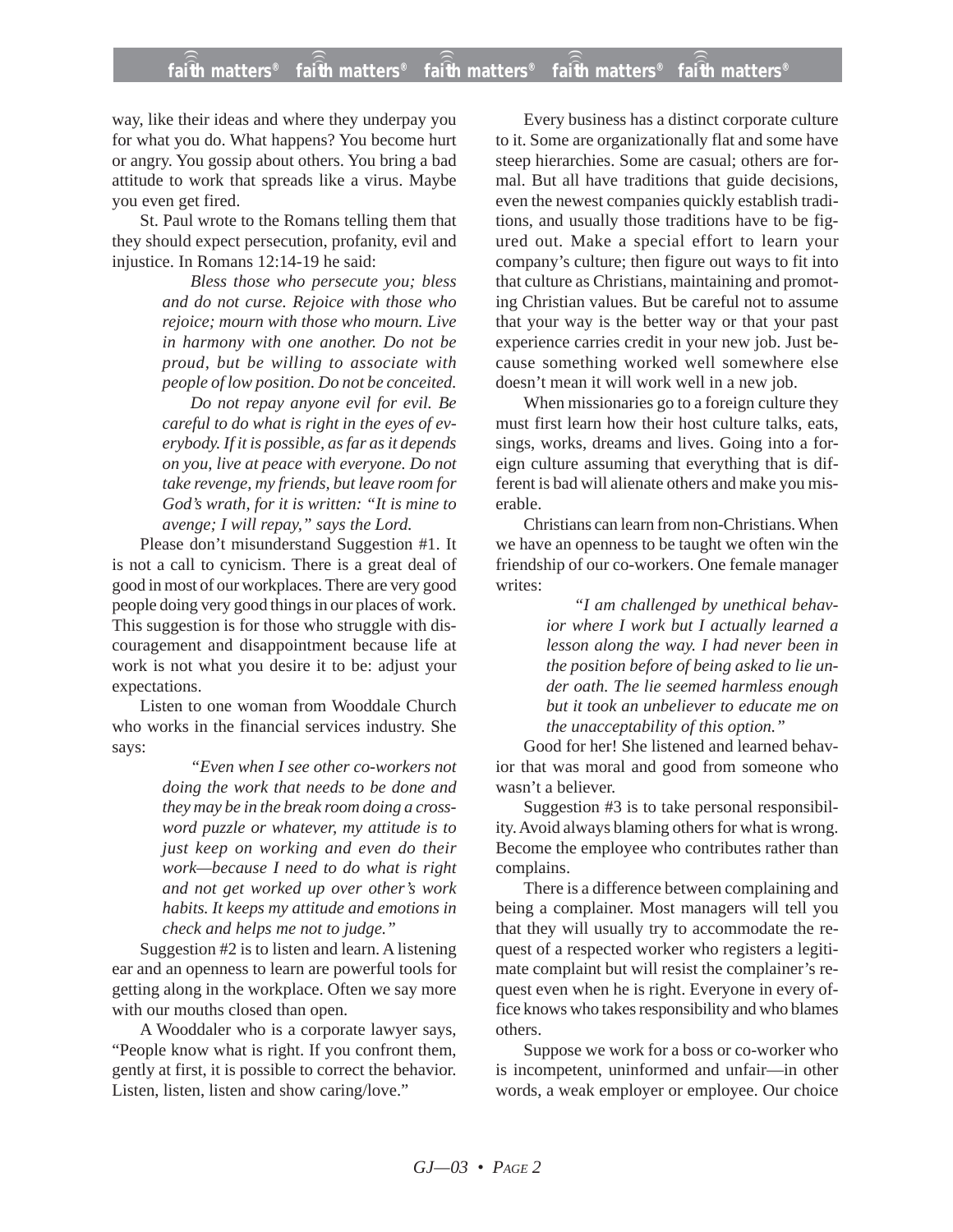is to let that person get us down or take responsibility for ourselves and our own work. St. Paul wrote in Romans 15:1-2:

> *We who are strong ought to bear with the failings of the weak and not to please ourselves. Each of us should please his*

*neighbor (or coworker) for his good, to build him up. For even Christ did not please himself but, as it is written: "The insults of those who insult you have fallen on me."*

We are to use the strength

of God to do good even when other people are doing what is wrong. Seldom can we change others, but we can take responsibility for ourselves.

A computer programmer wrote:

"As a programmer for six years I had an almost perfect job. Both of my supervisors were Christians. My co-workers were thoughtful and caring. Integrity permeated the company—it still does and I'm at the same company. But then I heard Leith's "Be like an Ant" sermon and realized that I was, quite frankly, a sluggard. Regardless of my training I just didn't have what it took to be a CONTRIB-UTING member to my team. What I did about it: I applied for a job I could handle well while I put myself through school for a new career."

What a great example of taking responsibility! The point is that we don't make others responsible for everything. We focus on what we can do.

Suggestion #4 is to be creative. This especially applies to the challenges many expressed related to profanity, obscenity, political correctness and similar issues. What it comes down to is working with people who live by different values. You may feel uncomfortable with their words and behavior but don't want to come across as self-righteous or judgmental. It can be anything but easy to deal with that type of a circumstance.

We will talk about other suggestions along this line next week but for now let's consider creativity. A few of us are really quick thinkers who can come

up with just the right words at the right time. Most of us are not that quick. Then there are some who can think of a really quick response but it's offensive—and that's not good. Most of us need to think through what we are going to say and ask God for a creative way to deal with the issue.

*Most of us need to think through what we are going to say and ask God for a creative way to deal with the issue.*

Think through in advance what you want to accomplish. Let's use profanity as an example. You want to live a life that pleases God. You want to think wholesome thoughts. You wish you could change the

conversation patterns of your co-workers, but you don't want to impose your beliefs on them. And you realize that many people won't listen to you if you do complain about the way they talk. In fact, a lot of people you work with don't even hear the words they use and don't realize how offensive they are. So you want to communicate your values and do it in a way that will sensitively affirm them as persons and avoid alienation. If you think through your goals you are on our way to a creative response to address the issue.

Let me tell you how one Christian recently dealt with this issue. Her co-workers were swearing profusely and she smilingly called a time out. She laughingly asked if it would be possible to have swear-free Thursdays every week in their office. Everyone else thought that was funny and laughed with her. After that there was a very significant decrease in swearing.

What did she do? She drew from the office culture of casual Fridays in terms of dress. She expressed her values in a gracious way that didn't put them down. She didn't even ask them to stop swearing. She called for a fun management tool. It was creative and it worked.

Suggestion #5 is to pray. Of all of the suggestions made by those who offered solutions as to how to deal with challenges at work, this was by far the top suggestion. And it is biblical. Phillipians 4:6-7 says:

> *Do not be anxious about anything, but in everything, by prayer and petition, with thanksgiving, present your requests to God. And the peace of God, which transcends all*